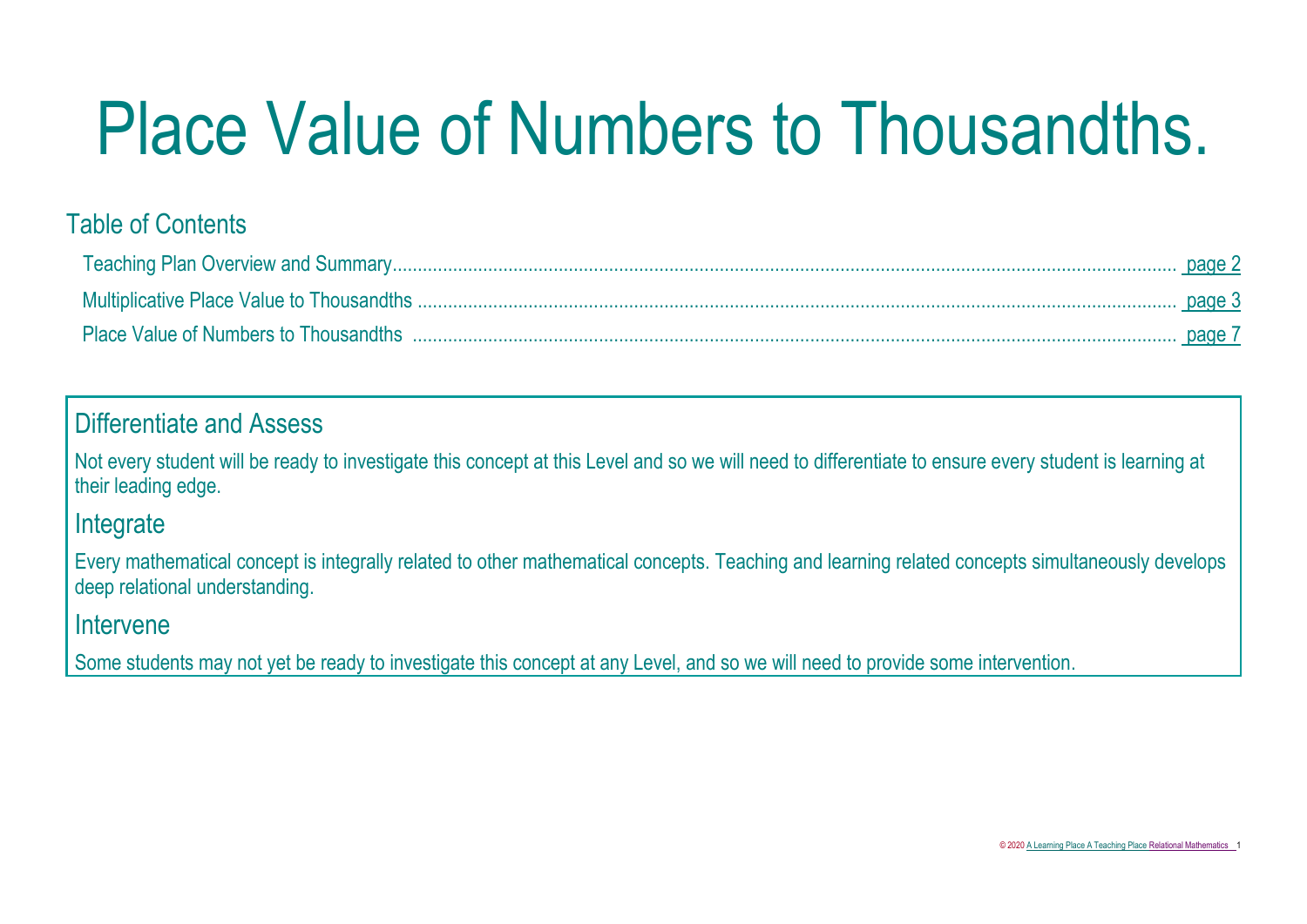# **PLACE VALUE OF NUMBERS TO THOUSANDTHS.**

# **EXPLICIT TEACHING PLAN OVERVIEW PAGE**

<span id="page-1-0"></span>**THIS PAGE IS A SUMMARY OF THE EXPLICIT TEACHING PLAN, INCLUDING STRATEGIC QUESTIONS, AND DESRIBING THE SEQUENCE WHICH WILL OCCUR OVER MULTIPLE LESSONS.**

#### **RESOURCES: PLAYING CARDS, PENCIL, PAPER**

#### Children:

• create thousandths by dividing a hundredth by 10, identifying that if we multiply a thousandth by 10 we get a hundredth, if we multiply a thousandth by 100 we get a tenth, and if we multiply a thousandth by 1000 we get 1, if we divide 1 by 1000 we get a thousandth, if we divide a tenth by 100 we get a thousandth, for example,



• describe numbers to thousandths using standard and non-standard place value, recording as decimals and fractions, for example,

 $15.627 = 1$  ten  $+ 5$  ones  $+ 6$  tenths  $+ 2$  hundredths  $+ 7$  thousandths

15.627 = 1 ten + 5 ones +  $\frac{6}{10}$  +  $\frac{2}{10}$  $\frac{2}{100} + \frac{7}{100}$ 1000 15.627 = 14 ones + 16 tenths + 1 hundredth + 17 thousandths

 $15.627 = 14$  ones +  $\frac{16}{10}$  +  $\frac{1}{10}$  $\frac{1}{100} + \frac{17}{100}$ 1000

#### **WHAT COULD WE DO? WHAT LANGUAGE COULD WE USE TO EXPLAIN AND ASK QUESTIONS?**

#### Children

- ask one another questions about place value to thousandths, for example:
	- $\blacktriangleright$  If we divide our hundredth by 10, what fraction will we get?
	- ► How many of these parts will we need to make 1?
	- ► Will we need 1000 to make one?
	- ► If we need 1000 to make one, what fraction is this part?
	- ► Is this part a thousandth?
	- ► If we multiply a thousandth by 1000, will we get 1?
	- $\blacktriangleright$  If we divide 1 by 1000, will we get a thousandth?
	- ► If we multiply a thousandth by 100, will we get a tenth?
	- ► If we divide a tenth by 100, will we get a thousandth?
	- ► How could we describe 15.627 using standard place value?
	- ► Could we describe 15.627 using standard place value as 7 ones and 6 tenths and 0 hundredths and 3 thousandths?
	- ► How could we describe 15.627 using non-standard place value?
	- ► Could we describe 15.627 as 14 ones + 16 tenths + 1 hundredth + 17 thousandths?
	- ► Could we record our decimals as fractions?

© 2020 [A Learning Place A Teaching Place Relational Mathematics](http://www.alearningplace.com.au/) 2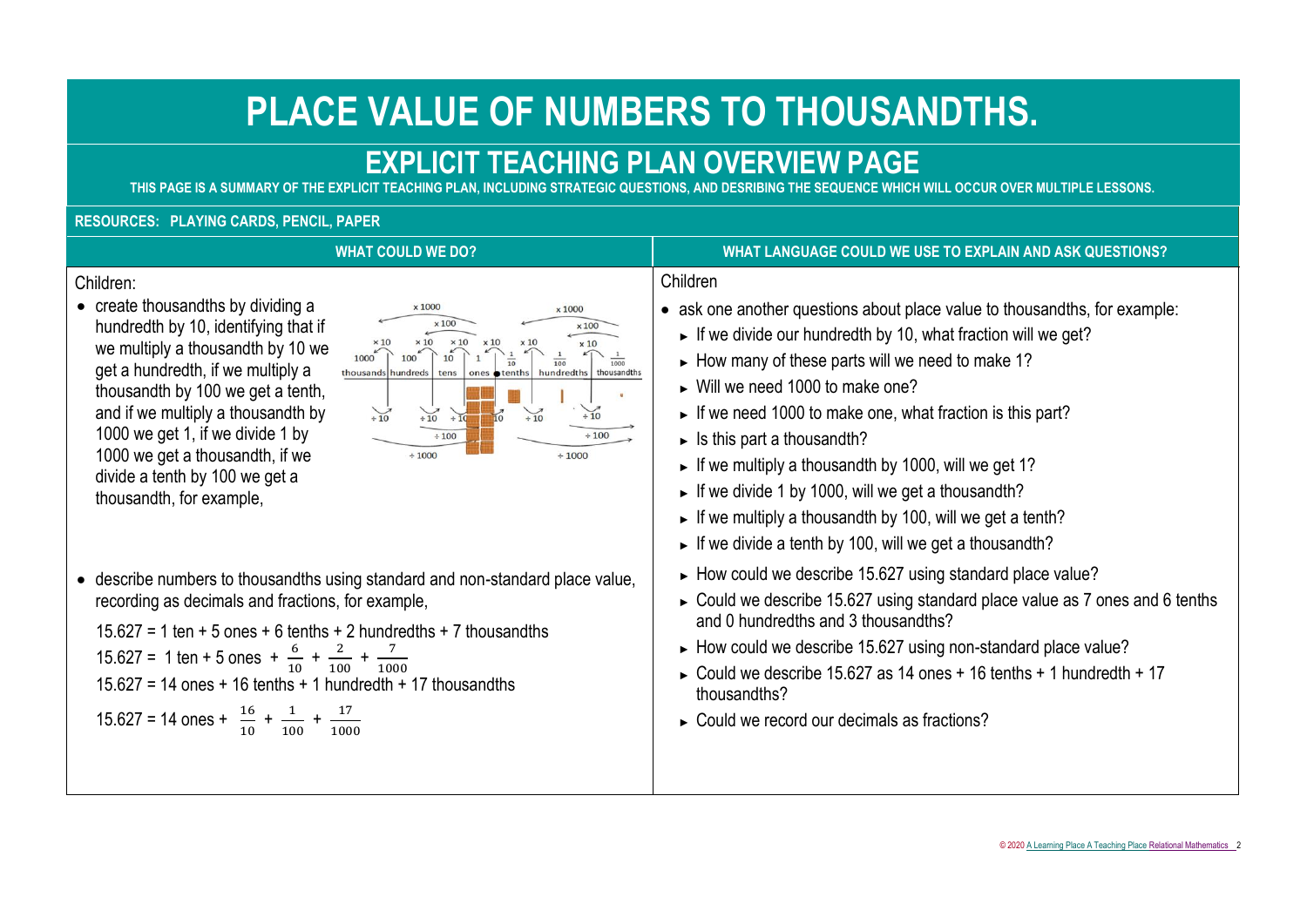# **PLACE VALUE OF NUMBERS TO THOUSANDTHS.**

# <span id="page-2-0"></span>**EXPLICIT TEACHING PLAN**

**FULL EXPLICIT TEACHING PLAN, EMBEDDING DEEP RELATIONAL UNDERSTANDING, METALANGUAGE, AND QUESTIONS THAT MAY BE USED OVER MULTIPLE LESSONS.**

| <b>WHAT COULD WE DO?</b>                                                                                                                                                                                                                                                                                                                                                          | WHAT LANGUAGE COULD WE USE TO EXPLAIN AND ASK QUESTIONS?                                                                                                                                                                                                    |
|-----------------------------------------------------------------------------------------------------------------------------------------------------------------------------------------------------------------------------------------------------------------------------------------------------------------------------------------------------------------------------------|-------------------------------------------------------------------------------------------------------------------------------------------------------------------------------------------------------------------------------------------------------------|
| Children think about, talk and listen to a friend about, then have the opportunity to<br>share what they already know.                                                                                                                                                                                                                                                            | ► Today brings an investigation about place value.<br>$\triangleright$ What do you know about place value?<br>$\triangleright$ Talk about place value with a friend.<br>$\triangleright$ Is anyone ready to share what they are thinking about place value? |
| x 1000<br>x 100<br>$\times$ 10<br>$\times$ 10<br>$\times 10$<br>$\times 10$<br>x 10<br>$\frac{1}{100}$<br>1000<br>10<br>100<br>$\overline{10}$<br>Display a place value<br>thousands hundreds<br>hundredths<br>ones <b>o</b> tenths<br>tens<br>chart to hundredths,<br>for example,<br>$\div 10$<br>$\div 10$<br>$\div 10$<br>$\div 10$<br>$\div$ 10<br>$\div 100$<br>$\div 1000$ | $\triangleright$ We've investigated additive and multiplicative place value to hundredths.<br>Today we're going to investigate another value in our<br>multiplicative place value chart!<br>► Let's start by recording a place value chart to hundredths.   |
| Have children make a tower from 10 connecting cubes, for example,                                                                                                                                                                                                                                                                                                                 | $\blacktriangleright$ Here we have 1 tower.<br>$\triangleright$ What value could we give our tower?<br>Could we give our tower any value?                                                                                                                   |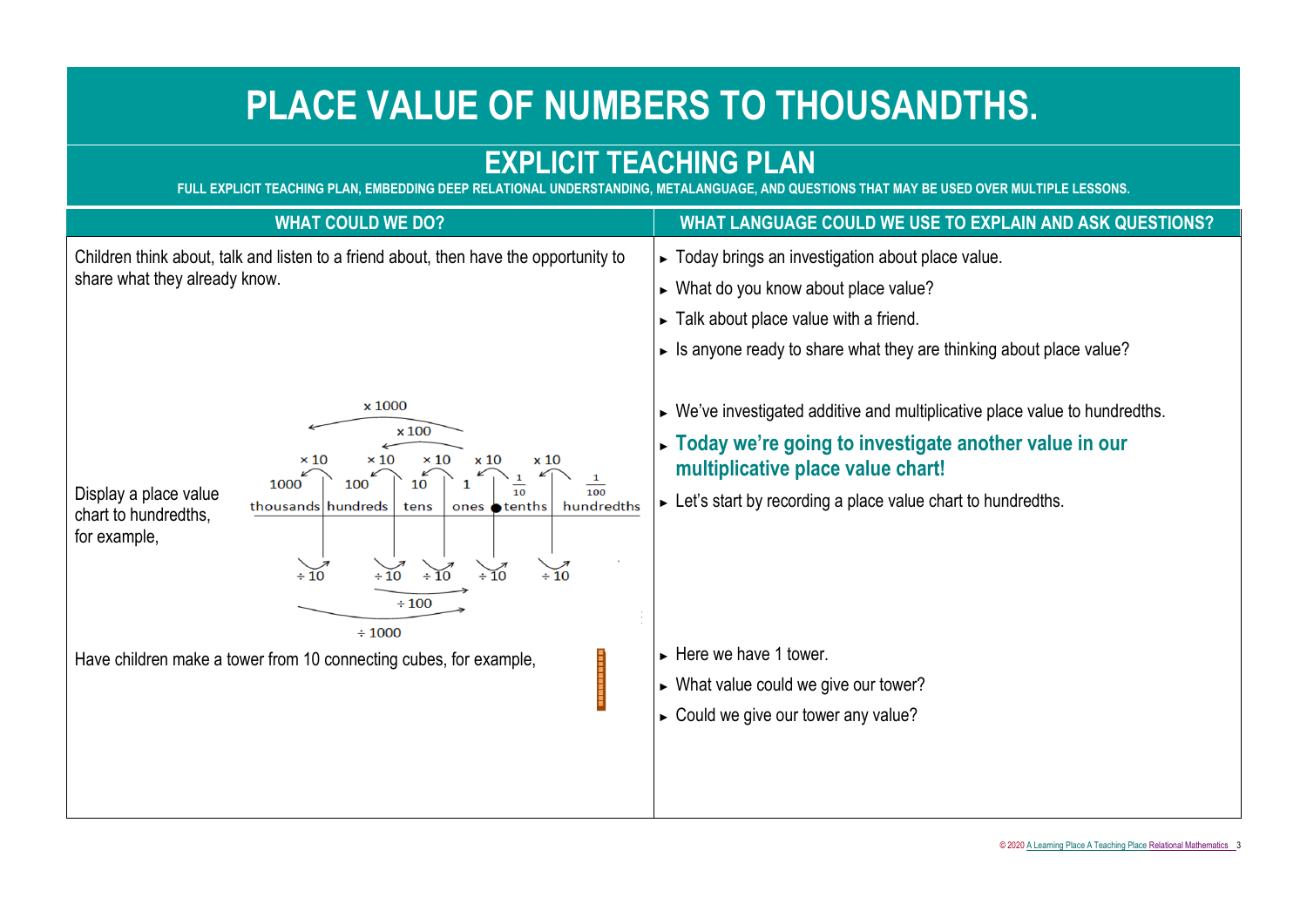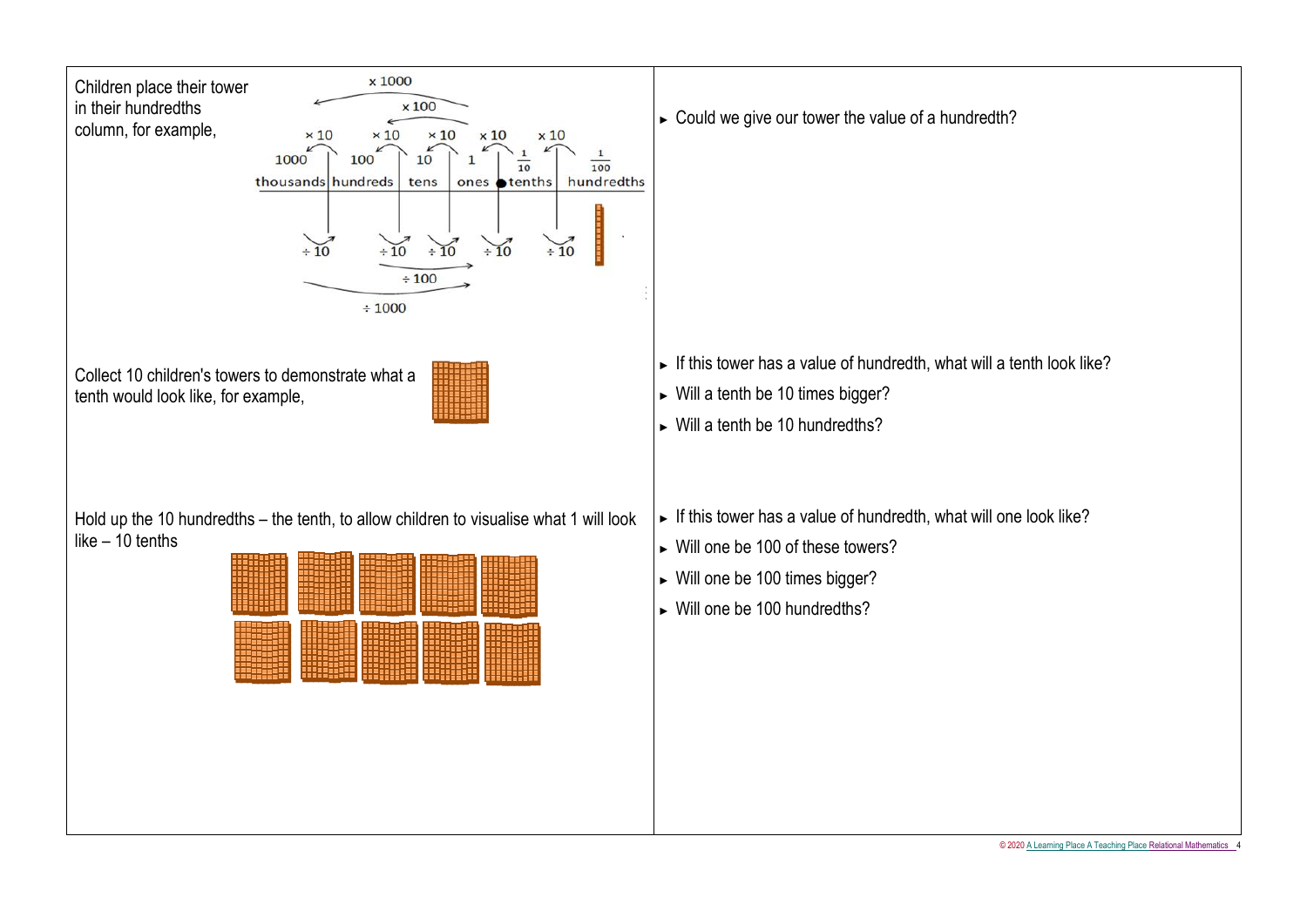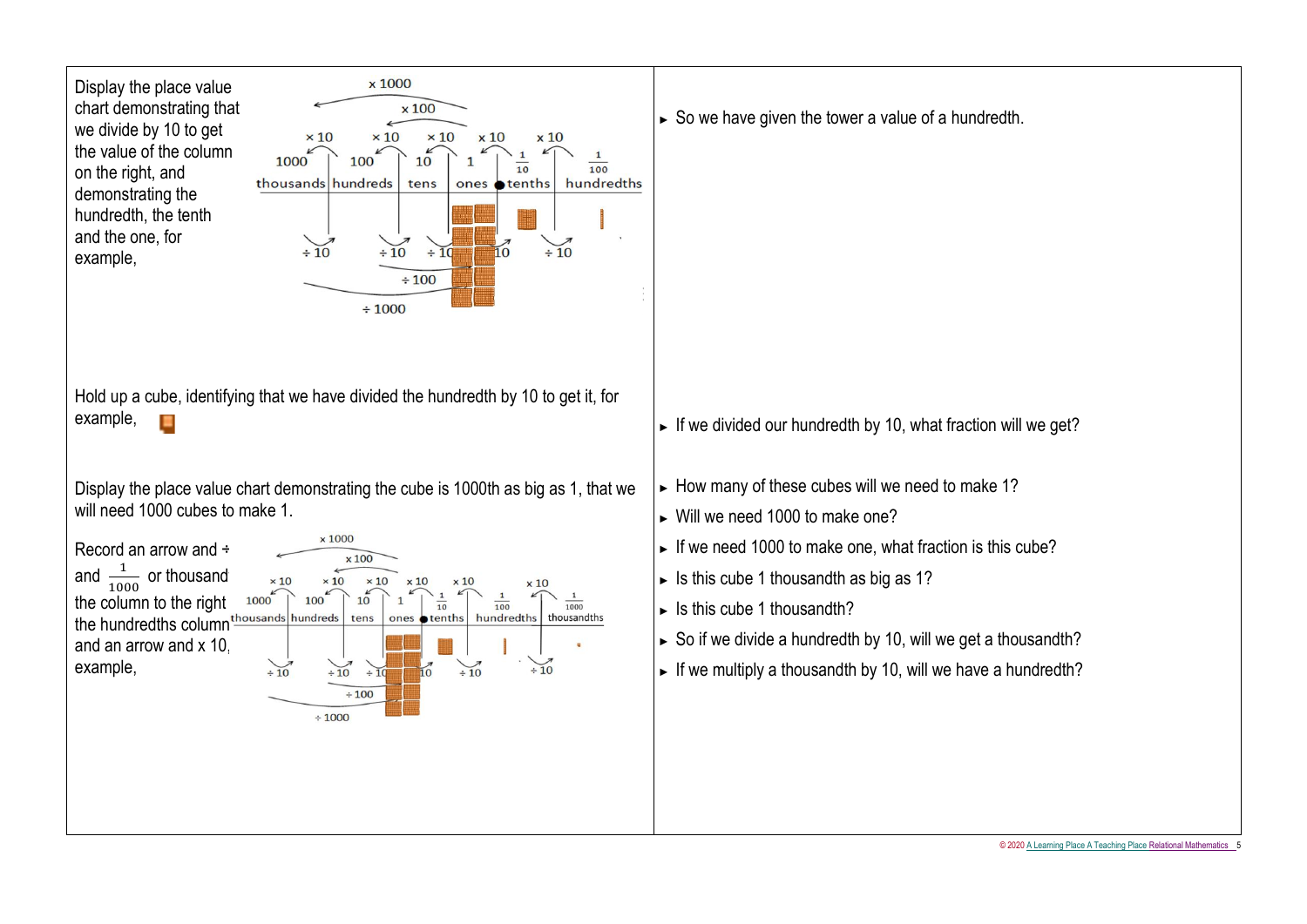Record an arrow going from the thousandths column to the ones column and x 1000 above it, and an arrow going from the ones column to the thousandths column and ÷ 1000 under it, for example,



Record an arrow going from the thousandths column to the tenths column and x 100 above it, and an arrow going from the tens column to the thousandths column and ÷ 100 under it, for example,



- ► What is the value of the column to the right of the hundredths column?
- ► Is the value of the column to the right of the hundredths column, thousandths because we need 1000 of them to make 1?
- ► If we multiply 1 thousandth by 1000, will we have 1?
- ► If we divide 1 by 1000, will we have 1 thousandth?
- ► Are fractions named by their relationship to 1?

- ► What if we multiply a thousandth by 100?
- ► Is a thousandth times 100, a tenth?
- $\blacktriangleright$  Is a tenth divided by 100, a thousandth?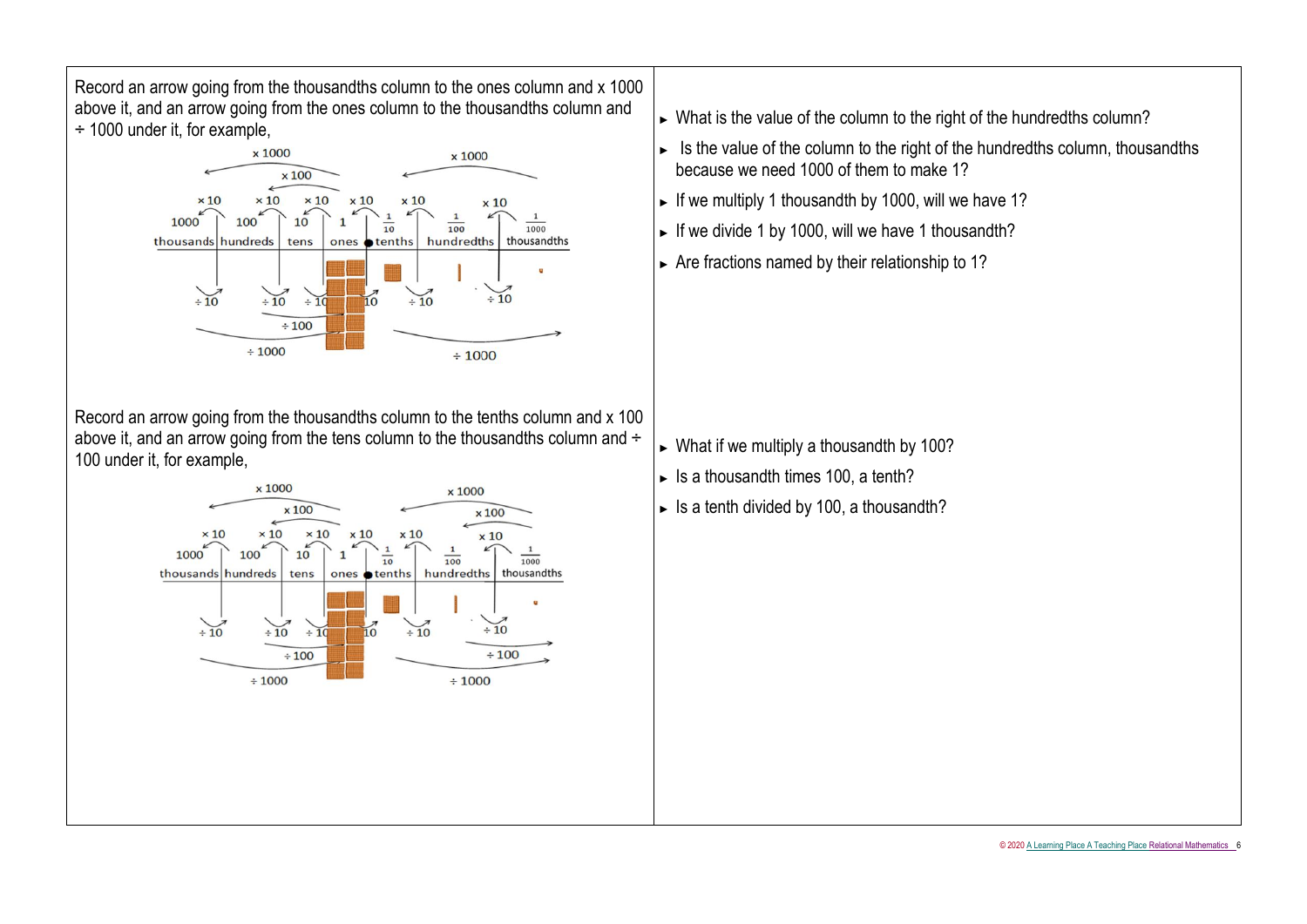Children collect 14 connecting cubes and join 10 into a tower of 10, and leave the remaining 4 as ones, for example,

|--|--|

 $\blacksquare$ 

Record 1 hundredth and 4 thousandths, and zero tenths and zero ones in a place value chart, for example,



- <span id="page-6-0"></span>► **Let's investigate recording numbers to thousandths using standard and non-standard place value.**
- ► Please collect 14 cubes and group them using place value into towers of 10 and individual ones.
- ► What value could we give the tower?
- ► Could we give our tower any value?
- ► Let's give our tower the value of a hundredth.
- $\blacktriangleright$  If the tower has the value of a hundredth, what is the value of one cube?
- ► Is the value of one cube, a thousandth?
- ► How many hundredths do we have?
- ► Do we have 1 hundredth?
- ► Let's record that we have 1 hundredth in the hundredths column.
- ► How many thousandths do we have?
- ► Do we have 4 thousandths?
- ► Let's record that we have 4 thousandths in the hundredths column.
- ► Do we have any tenths?
- ► Let's record that we have 0 tenths.
- ► Do we have any ones?
- ► Let's record that we have zero ones.
- ► How could we record this number without the place value chart?
- ► Would we record this number as zero point zero one four?
- ► What does the decimal point tell us?
- ► Does the decimal point tell us where the ones column is?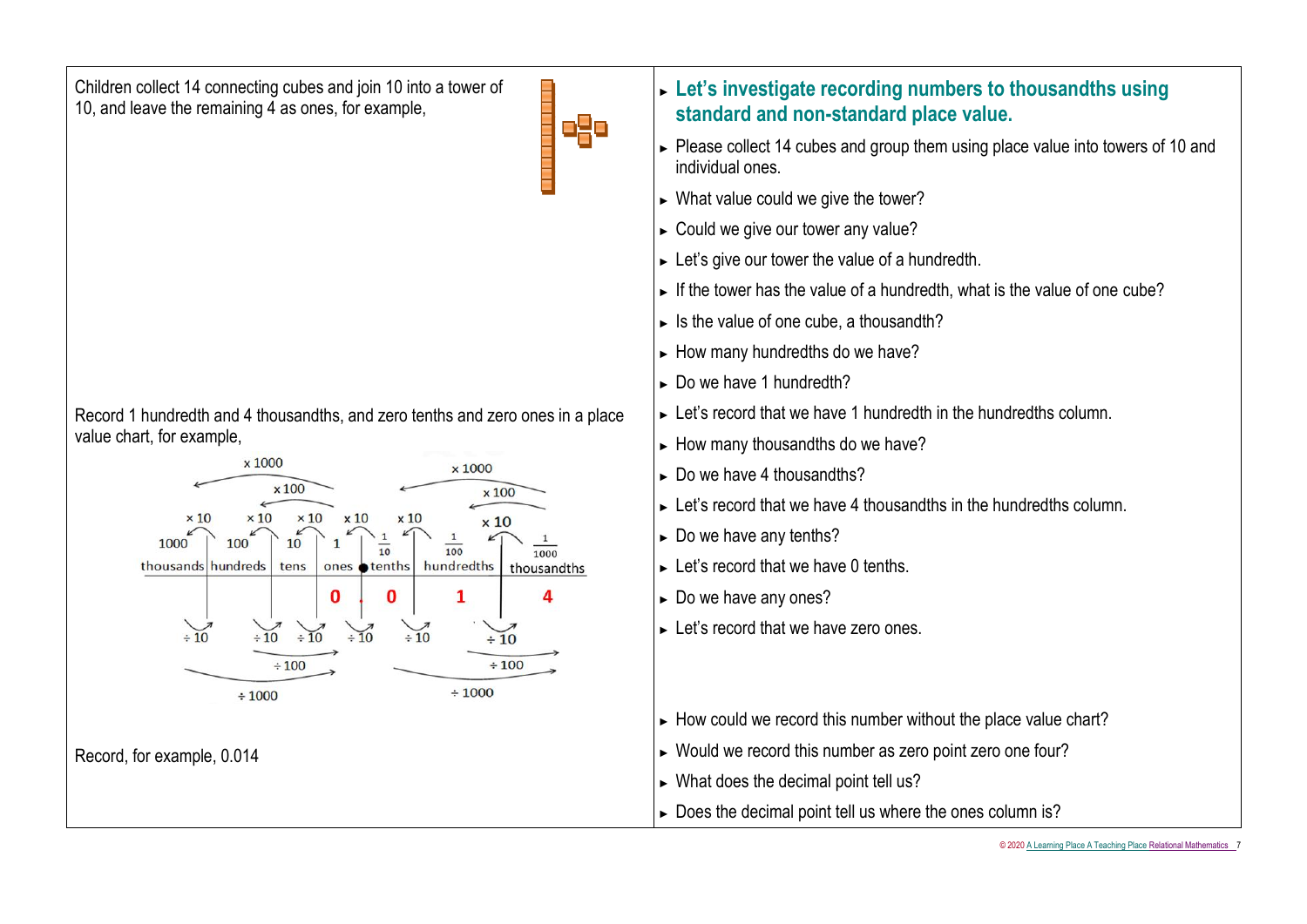|                                                                                                                                                                                                                                                                                                                                                                            | If we know where the ones column is, can we work out the value of every other<br>column?                 |
|----------------------------------------------------------------------------------------------------------------------------------------------------------------------------------------------------------------------------------------------------------------------------------------------------------------------------------------------------------------------------|----------------------------------------------------------------------------------------------------------|
|                                                                                                                                                                                                                                                                                                                                                                            | $\triangleright$ How could we describe 0.014 using standard place value?                                 |
|                                                                                                                                                                                                                                                                                                                                                                            | $\triangleright$ What is the value of the 1?                                                             |
|                                                                                                                                                                                                                                                                                                                                                                            | $\triangleright$ Is the value of the 1, 1 hundredth?                                                     |
|                                                                                                                                                                                                                                                                                                                                                                            | $\triangleright$ What is the value of the 4?                                                             |
| Record, for example, $0.014 = 1$ hundredth + 4 thousandths                                                                                                                                                                                                                                                                                                                 | $\triangleright$ Is the value of the 4, 4 thousandths?                                                   |
| Record, for example, $0.014 = \frac{1}{100} + \frac{4}{1000}$                                                                                                                                                                                                                                                                                                              | $\triangleright$ Could we describe 0.014 using standard place value as 1 hundredth and 4<br>thousandths? |
|                                                                                                                                                                                                                                                                                                                                                                            | ► Could we record our decimals as fractions?                                                             |
|                                                                                                                                                                                                                                                                                                                                                                            | Do we have 2 ways to record fractions?                                                                   |
| Children record a dotted line going from the 1 to the hundredths label, and from the<br>4 to the thousandths label, for example,<br>x 1000<br>x 1000                                                                                                                                                                                                                       | $\triangleright$ Let's look at the place value chart.                                                    |
| $\times 100$<br>$\times 100$                                                                                                                                                                                                                                                                                                                                               | $\triangleright$ Can you see the 1 hundredth?                                                            |
| $\times 10$<br>$\times 10$<br>x 10<br>$\times 10$<br>$\mathbf{1}$<br>10<br>1000<br>100<br>$\overline{100}$<br>$\overline{10}$<br>1000<br>hundredths<br>thousands hundreds<br>ones <b>o</b> tenths<br>tens<br>thousandths<br>0<br>1<br>$\div 10$<br>$\div 10$<br>$\div 10$<br>$\div 10$<br>$\div 10$<br>$\div 10$<br>$\div 100$<br>$\div 100$<br>$\div 1000$<br>$\div 1000$ | $\triangleright$ Can you see the 4 thousandths?                                                          |
| Record $0.014 = 14$ thousandths                                                                                                                                                                                                                                                                                                                                            | How could we describe 0.014 using non-standard place value?                                              |
| Record, for example, $0.014 = \frac{14}{1000}$                                                                                                                                                                                                                                                                                                                             | $\triangleright$ Could we describe 0.014 as 14 thousandths?                                              |
|                                                                                                                                                                                                                                                                                                                                                                            |                                                                                                          |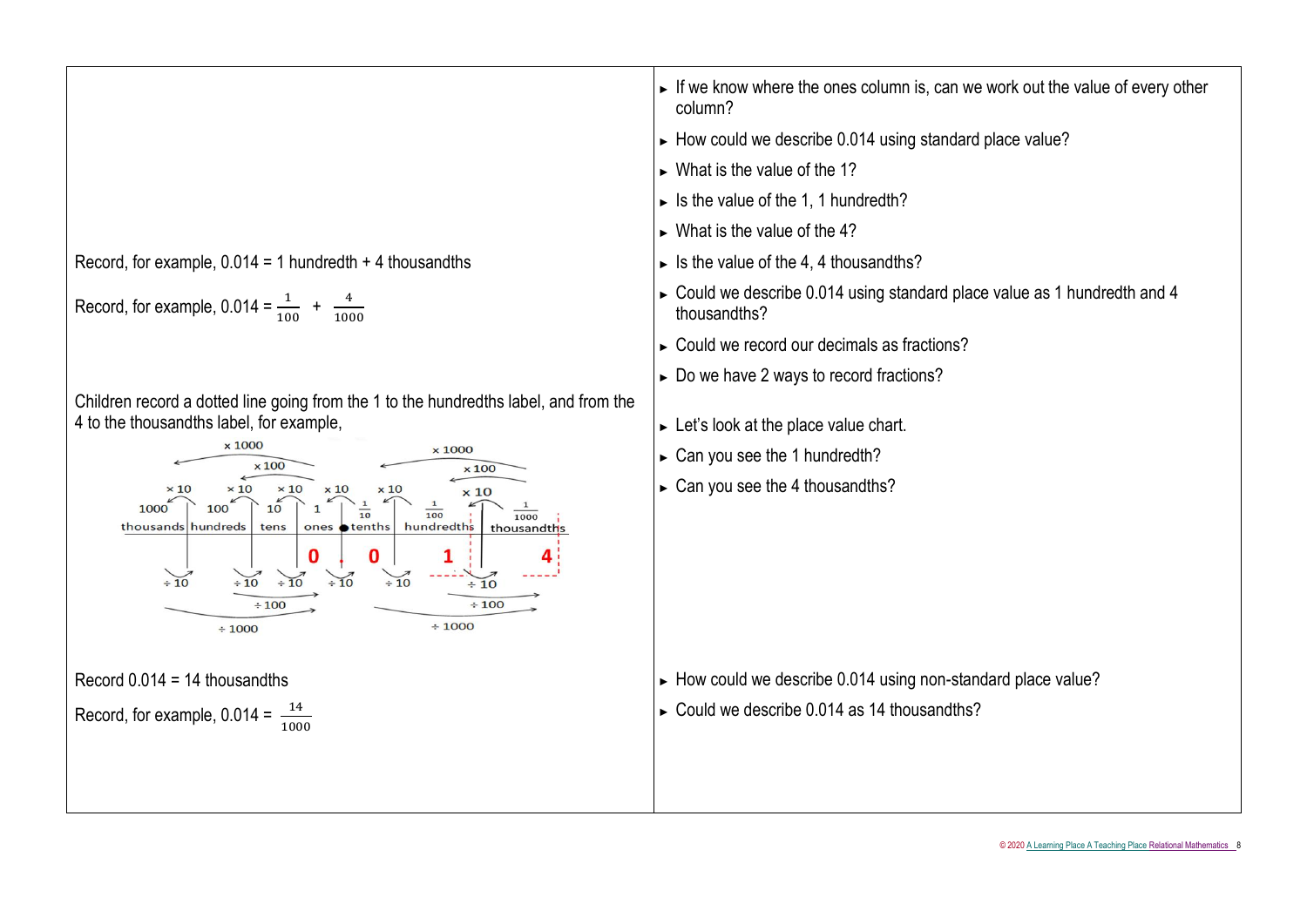Children record a dotted line going from the 1 to 4 and up to the thousandths label, for example,



Children select cards and place them place value chart, for example,



Children record, 1 ten  $+5$  ones  $+6$  tenths  $+2$  hundredths  $+3$  thousandths, for example,



- ► Let's look at the place value chart.
- ► Can you see the 14 thousandths?

- ► Please select cards and place them in the place value chart with one of them in the thousandths column.
- ► What number have we made?
- $\blacktriangleright$  Have we 15 point 6 2 7?

- ► How many tens do we have?
- ► Do we have 1 ten?
- ► Let's record that we have 1 ten in the ones column.
- ► How many ones do we have?
- ► Do we have 5 ones?
- ► Let's record that we have 5 ones in the ones column.
- ► How many tenths do we have?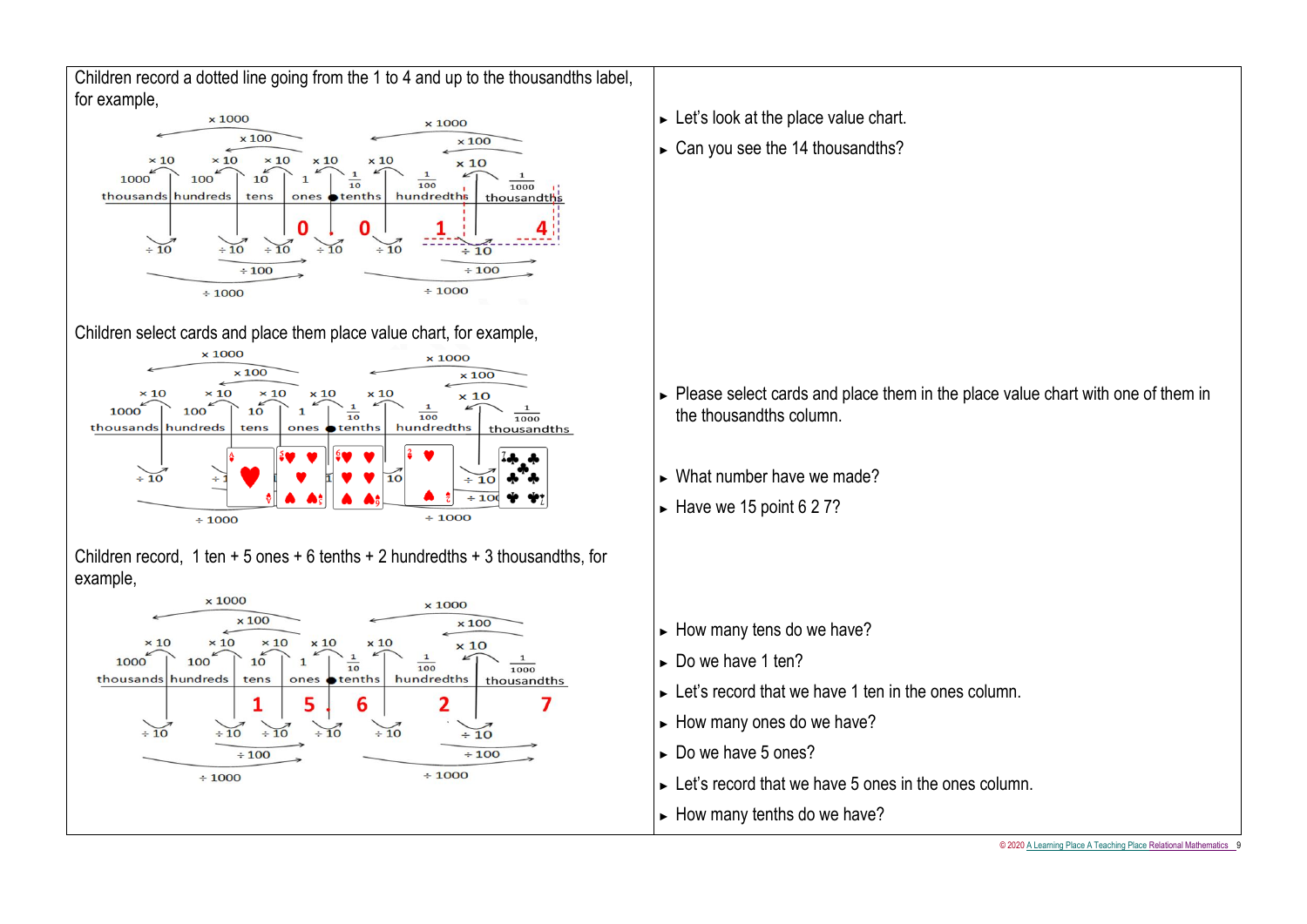|                                                                                                    |                                                  | $\triangleright$ Do we have 6 tenths?                                                                                         |
|----------------------------------------------------------------------------------------------------|--------------------------------------------------|-------------------------------------------------------------------------------------------------------------------------------|
|                                                                                                    |                                                  | $\triangleright$ Let's record that we have 6 tenths in the tenths column.                                                     |
|                                                                                                    |                                                  | How many hundredths do we have?                                                                                               |
|                                                                                                    |                                                  | $\triangleright$ Do we have 2 hundredths?                                                                                     |
|                                                                                                    |                                                  | ► Let's record that we have 2 hundredths in the hundredths column.                                                            |
|                                                                                                    |                                                  | $\triangleright$ How many thousandths do we have?                                                                             |
|                                                                                                    | The decimal point                                | $\triangleright$ Do we have 7 thousandths?                                                                                    |
|                                                                                                    | can't move! It tells us<br>where the ones column | $\triangleright$ Let's record that we have 7 thousandths in the thousandths column.                                           |
| Record, for example, 15.627                                                                        | is, so it is always after                        |                                                                                                                               |
|                                                                                                    | the ones place.                                  |                                                                                                                               |
|                                                                                                    |                                                  | Could we record our number as 15.627?                                                                                         |
|                                                                                                    |                                                  | $\triangleright$ What does the decimal point tell us?                                                                         |
|                                                                                                    |                                                  | Does it tell us where the ones column is?                                                                                     |
|                                                                                                    |                                                  | If we know where the ones column is, can we work out the value of every other<br>column?                                      |
| Record, for example, $15.627 = 1$ ten $+ 5$ ones $+ 6$ tenths $+ 2$ hundredths $+ 7$               |                                                  |                                                                                                                               |
| thousandths                                                                                        |                                                  | $\triangleright$ How could we describe 15.627 using standard place value?                                                     |
| Record, for example, 15.627 = 1 ten + 5 ones + $\frac{6}{10}$ + $\frac{2}{100}$ + $\frac{7}{1000}$ |                                                  | ► Could we describe 15.627 using standard place value as 1 ten and 5 ones and 6<br>tenths and 2 hundredths and 7 thousandths? |
|                                                                                                    |                                                  | $\triangleright$ Can we record our decimals as fractions?                                                                     |
|                                                                                                    |                                                  | Do we have 2 ways to record fractions?                                                                                        |
|                                                                                                    |                                                  |                                                                                                                               |
|                                                                                                    |                                                  |                                                                                                                               |
|                                                                                                    |                                                  |                                                                                                                               |
|                                                                                                    |                                                  |                                                                                                                               |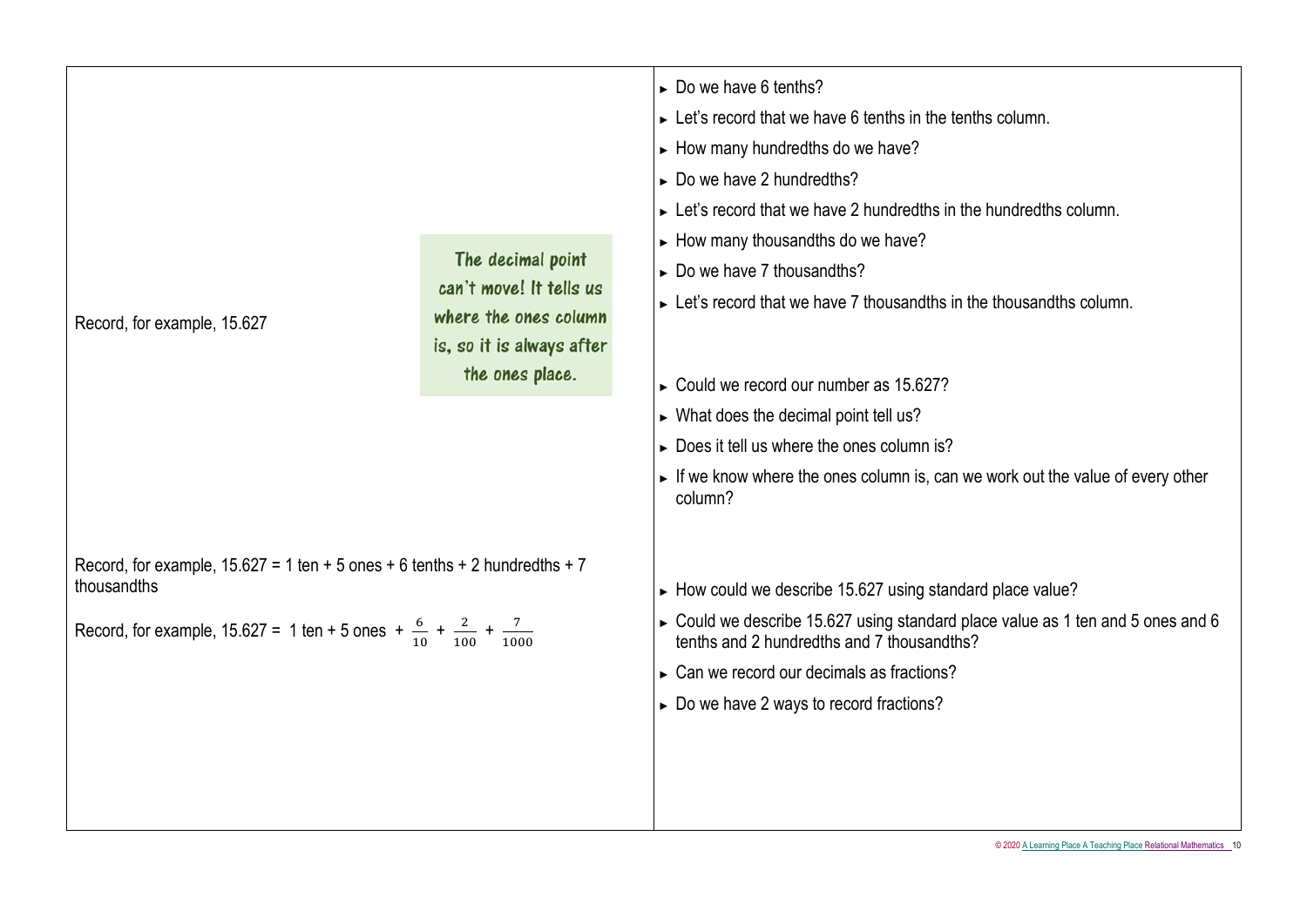Children record a dotted line going from the 1 to the tens label, 5 to the ones label, the 6 to the tenths label, the 2 to the hundredths label, and from the 7 to the thousandths label, for example,



Record, for example,  $15.627 = 15$  ones  $+62$  hundredths  $+7$  thousandths Record, for example, 15.627 = 15 ones +  $\frac{62}{100}$  +  $\frac{7}{100}$ 1000

Record a dotted line going from the 7 to 6 and up to the tenths label, and under the 3 and up to the thousandths label, for example,



#### ► Let's look at the place value chart.

- ► Can you see the 1 ten?
- ► Can you see the 5 ones?
- ► Can you see the 6 tenths?
- ► Can you see the 2 hundredths?
- ► Can you see the 7 thousandths?
- $\approx$  15 ones + 62 hundredths + 7 thousandths

- ► How could we describe 15.627 using non-standard place value?
- ► Could we describe 15.627 as 15 ones  $+62$  hundredths  $+7$  thousandths?
- ► Could we record our decimals as fractions?
- ► Let's look at the place value chart.
- ► Can you see the 15 ones?
- ► Can you see the 62 hundredths?
- ► Can you see the 7 thousandths?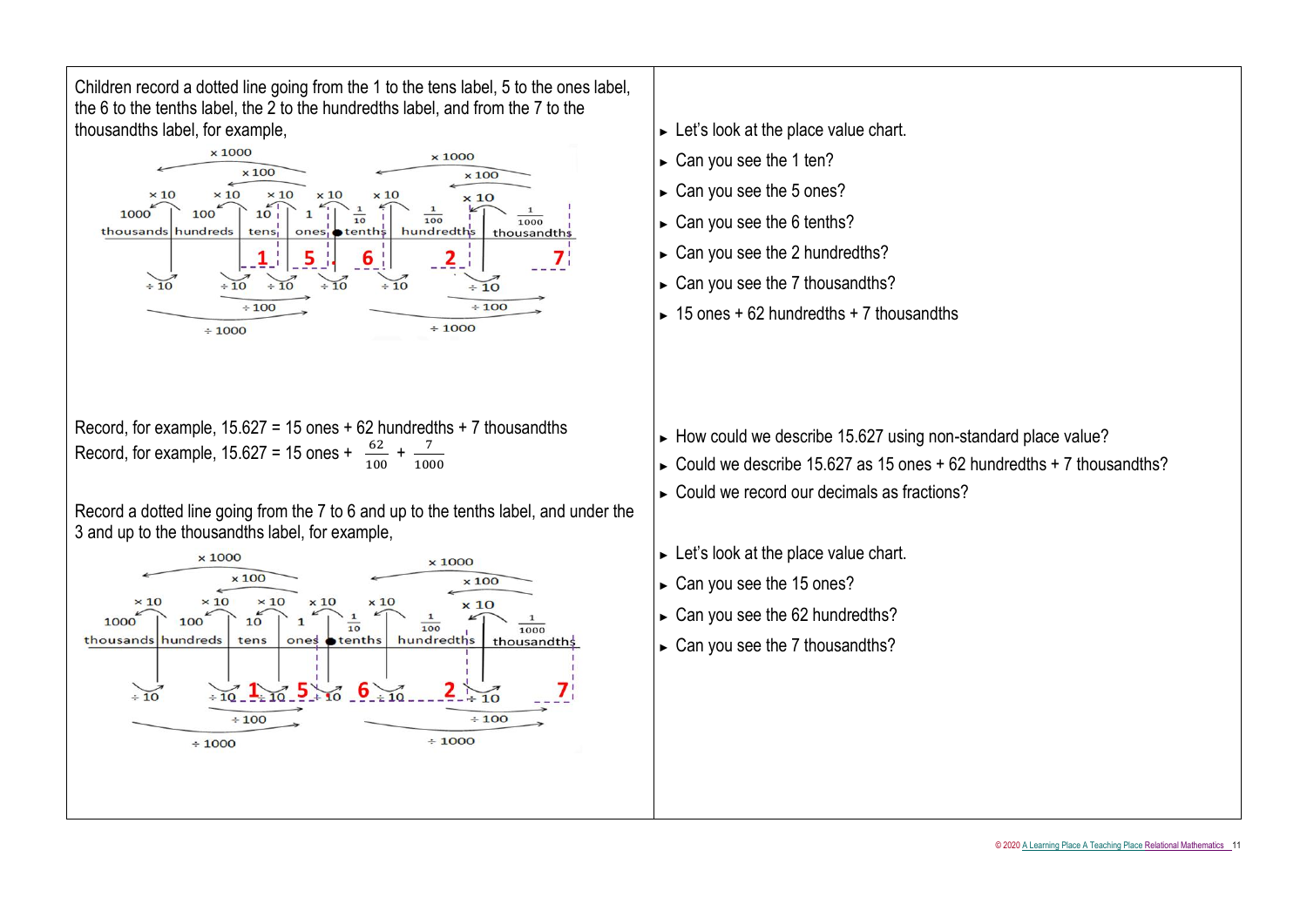| Record, for example, $15.627 = 14$ ones + 16 tenths + 1 hundredth + 17 thousandths                      |                                                                                                                                                                                                                        |
|---------------------------------------------------------------------------------------------------------|------------------------------------------------------------------------------------------------------------------------------------------------------------------------------------------------------------------------|
| Record, for example, 15.627 = 14 ones + $\frac{16}{10}$ + $\frac{1}{100}$ + $\frac{17}{1000}$           | ► How could we describe 15.627 using non-standard place value?                                                                                                                                                         |
|                                                                                                         | ► Could we describe 15.627 as 14 ones + 16 tenths + 1 hundredth + 17<br>thousandths?                                                                                                                                   |
|                                                                                                         | ► Could we record our decimals as fractions?                                                                                                                                                                           |
|                                                                                                         | $\triangleright$ Let's look at the place value chart.                                                                                                                                                                  |
|                                                                                                         | ► Can we see the 14 ones + 16 tenths + 1 hundredth + 17 thousandths in the place<br>value chart, or do we have to mentally see the place values flexibly to see 14 ones<br>+ 16 tenths + 1 hundredth + 17 thousandths? |
| Children select 4 cards to make a number with ones, tenths, hundredths and<br>thousandths, for example, | $\triangleright$ Let's investigate how we can record numbers to thousandths<br>using standard and non-standard place value without drawing a<br>place value chart.                                                     |
|                                                                                                         | $\triangleright$ Please select 4 cards and make a number with ones, tenths, hundredths and<br>thousandths.                                                                                                             |
|                                                                                                         | $\blacktriangleright$ Let's record our number.                                                                                                                                                                         |
| Record, for example, 2.763                                                                              | $\triangleright$ What number have we made?                                                                                                                                                                             |
|                                                                                                         | $\triangleright$ Have we made two point seven six three?                                                                                                                                                               |
| Record, for example, $2.763 = 2$ ones $+ 7$ tenths $+ 6$ hundredths $+ 3$ thousandths                   | ► How could we record two point seven six three using standard place value?                                                                                                                                            |
| Record, for example, 2.763 = $2 + \frac{7}{10} + \frac{6}{100} + \frac{3}{1000}$                        | ► Could we record two point seven six three using standard place value as 2 ones<br>and 7 tenths and 6 hundredths and 3 hundredths?                                                                                    |
|                                                                                                         | $\triangleright$ Could we record our decimals as fractions?                                                                                                                                                            |